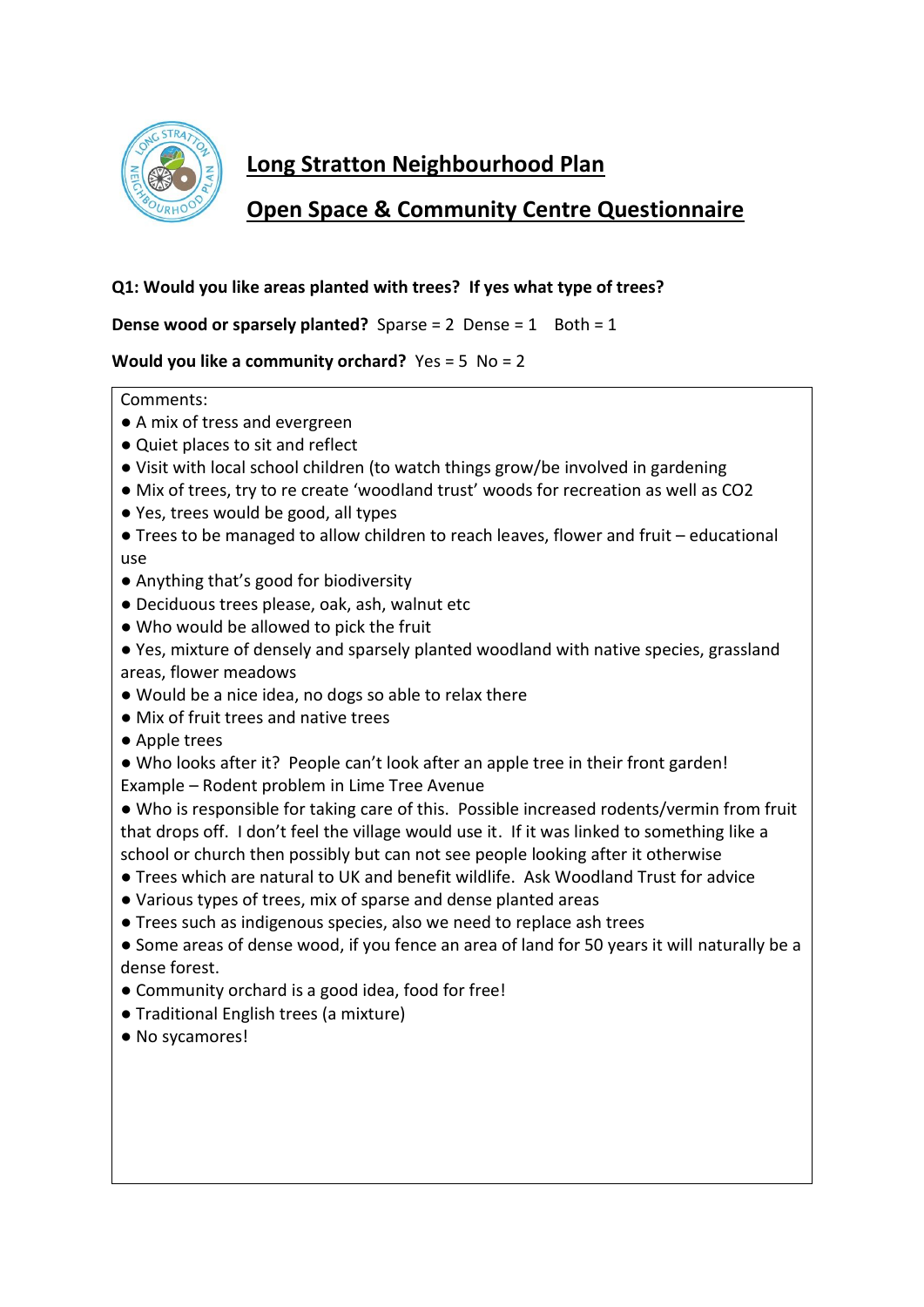## **Q2: Would you like an area specifically for dogs to run free?** Yes = 4 No = 2

## **Would you like an area where dogs can be walked on a lead?** Yes = 5 No = Don't mind = 2

#### **Comments:**

- Plenty of space and plenty of dog bins emptied frequently please
- Surely dog walkers will choose where to walk to be suitable for them and their dogs temperament

● Dog walking areas work on caravan club sites as long as the dog muck is picked up and put in bins

- Small fenced dog area to let dogs off spread around village
- Keep other open spaces dog free!
- Don't have a dog
- Yes great idea for dog areas

● Don't own a dog but definitely need an area just for dogs. People still ignore all signs in current park for dogs to be kept on leads!

● Always on a lead

● I feel that dogs should be taken further afield ie. Tyrrells Woods to run free. Yes to an area for dog walking but not everyone likes dogs so needs to be a safe, contained space if off lead

- Dog fowling a problem wherever (and I own 3 dogs!)
- Dogs should have an area to run free but only if people clear up after them

### **Q3: Where would you like a community games field?**

**What would you like?** 

**Formal marked pitched?** Yes = 5

**Free games area?** Yes = 5

**Permanent goals for free use?** Yes = 6 No = 1

**Would you like a trim trail around the village? E.g. a piece of equipment in each play area. (see map)** Yes = 5  $\sqrt{ }$  No = Maybe = 1

- **●** Opportunities for local school children to use facilities
- East side
- Cricket pitch, rugby pitch
- **●** All are good but they must be supervised or they get vandalism such is life
- Formal marked pitches need to be different sizes for child use. Spread around village ● Yes near a school
- 
- Whatever will keep most people safest from traffic
- Skate park, bowling alley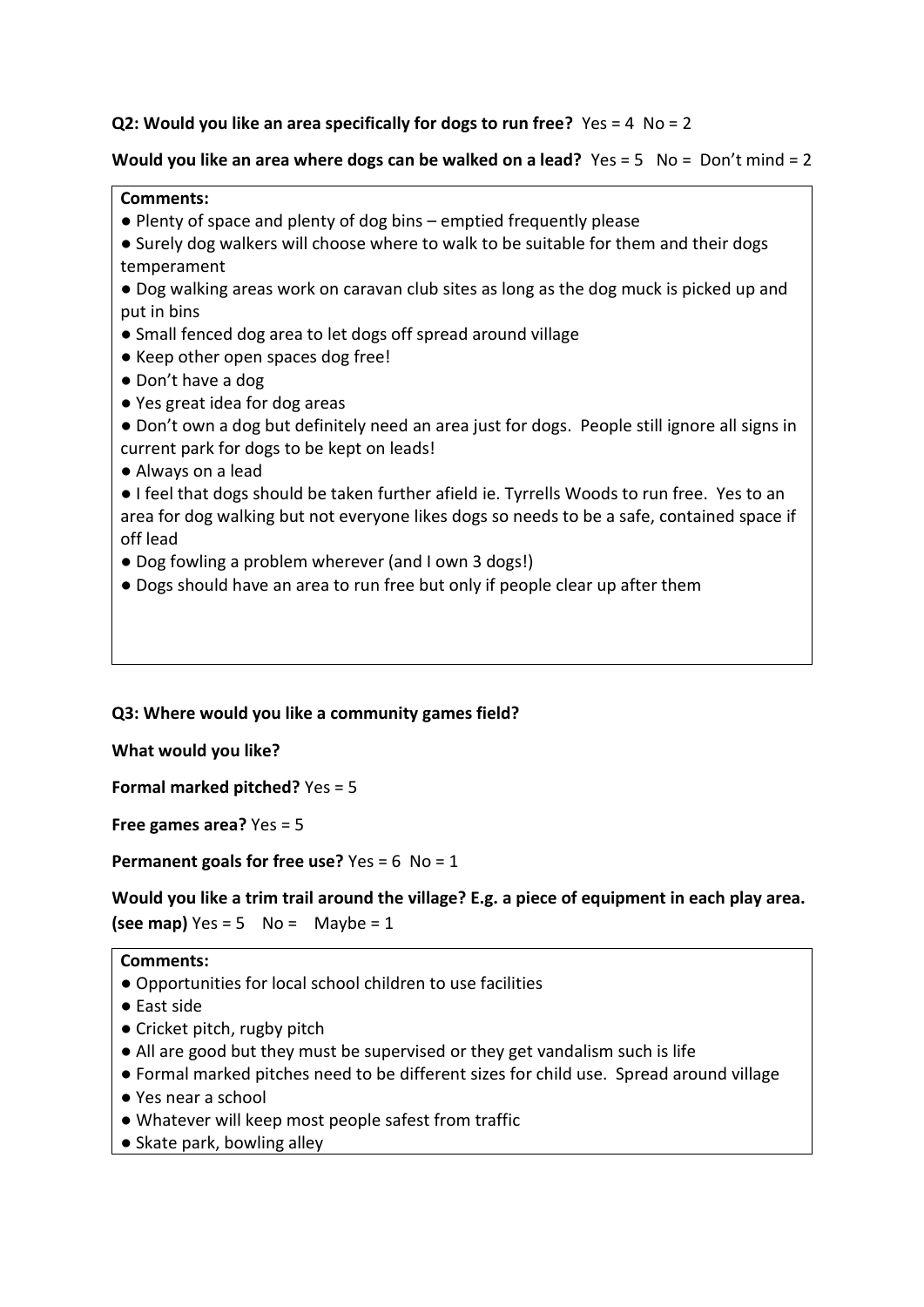● No more need for football pitches – enough has been spent on the one at the leisure centre

- More for younger (5-10 years) children and a separate area for teenagers
- Don't we already have one playing fields
- Facilities to have a 'park run' group

● Permanent goals for free use on the current field, the other one should be on the other side of the village

- No, already got a playing field, not really used in the middle!
- No, this should be what the playing fields are for, not just football

● A trim trail possibly instead of just children's play areas but consideration of vandalism/who will maintain etc.

● Any community games space (ie. Playing field) should consider other sports, not just football

- What ever is chosen it must have a permanent maintenance plan
- Permanent goals tend to get worn out unless 3G pitch
- Community games field central
- Boules, boating pond
- 5km trim trail

● Equipment needs to be carefully chosen so it can not be easily vandalised and also fits in with the natural environment eg made of wood

**Q4: Would you like a community vegetable garden? (an area where you could plant and tend some vegetables and reap what others have sown)** Yes = 3 No = 2

## **Do we need additional allotments?** Yes = 5 No = 1

- Link with the local schools please
- Is there a demand? It would be a good idea to improve community spirit, across the ages. Concerned it may be misused
- Community vegetable garden is good. If the houses had higher gardens would want allotments!
- Small allotments half and quarter size plots spread around village
- Probably more allotments but more accessible/central than currently
- Our garden is enough
- More allotments would be a good idea, this would create a community space within green space and help self sufficiency too
- The allotments run by St Michaels Church are already over subscribed. We are currently looking to expand but with houses there will be need
- Nice idea but not sure on how well will be used, could be vandalised or people take but not contribute. Location would need to be considered – who would be responsible etc
- Smaller allotments closer to the housing so they are more likely to be used. Lots of small allotment spaces rather than one big one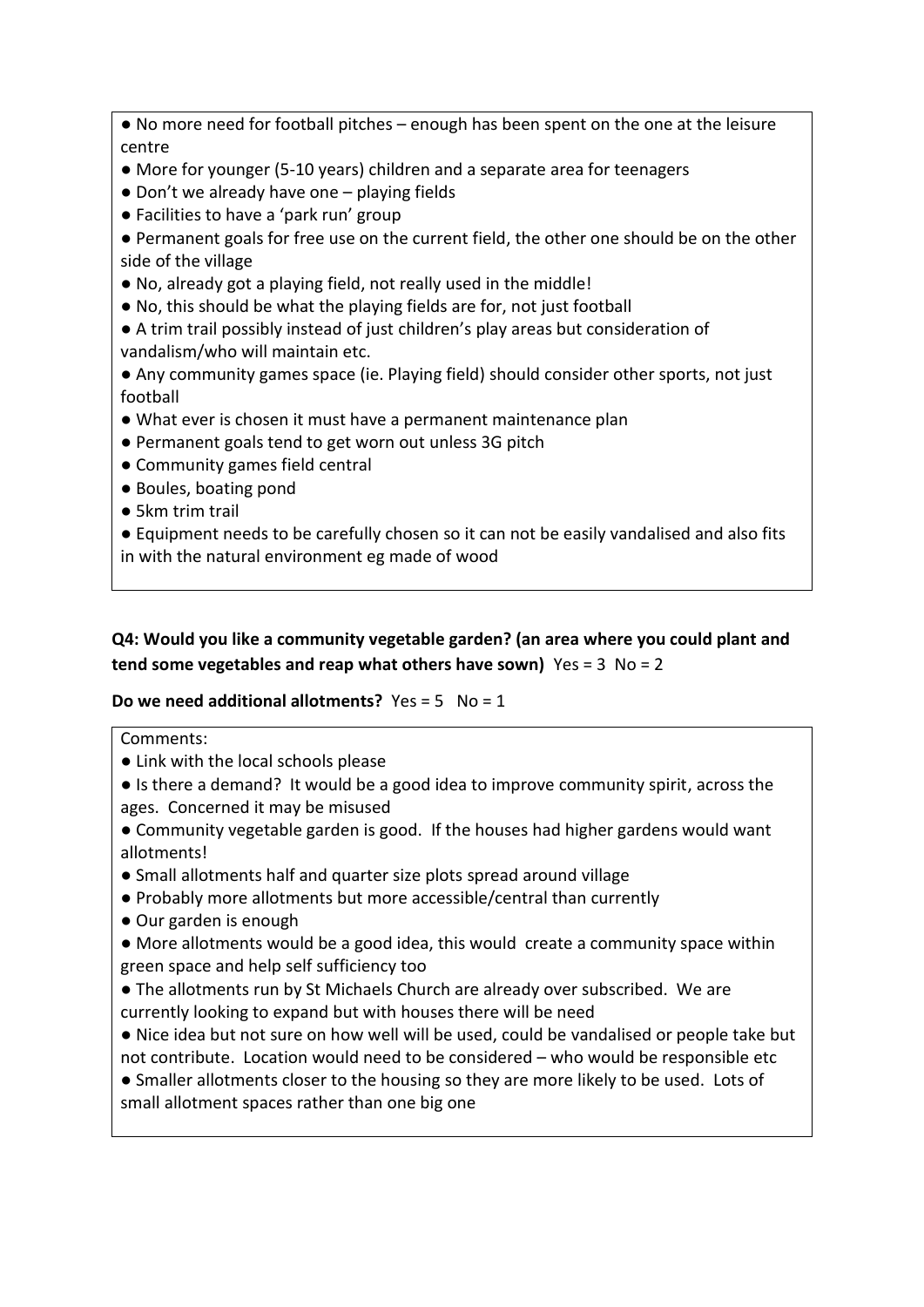## **Q5: What uses could be made of a community building?**

**Café?** Yes = 7 No = 2

**Cinema?** Yes = 4  $No = 3$  Maybe = 1

**Public Toilets?** Yes = 8 No =

**Baby weighing/changing area?** Yes = 5 No = 1

**Conference facilities?** Yes = 5 No = 1

### **Where should this building be located? (see map)**

- **●** Multi purpose rooms for hire
- East side
- Toilets, kitchen/bar (like Hempnall), indoor sports eg. Pilates, badminton
- Look at Hempnall Hall it's a very good space
- New small community rooms in eastern development
- And meeting rooms, library and worship
- Where the fire station currently is
- Not worried where
- Where fire station is or on south east side, community hub area
- A community centre east of the village is really important.
- Public toilets likewise
- $\bullet$  No need for café or cinema would be a waste of funds
- Easily accessible nearer to the community
- Dementia café
- Easily accessible, adequate parking, Wi-Fi throughout building
- Toilets could be separate building
- People need to be able to get to it easily within the new housing areas
- $\bullet$  May take the use away from the village hall, church halls so loss of income
- $\bullet$  Land for scout/guide hut for village who could manage their own hut is another idea would be well used by the community
- Café and cinema already in village spaces, who would run these? Who would profit?
- Toilets don't need to be in community building as such
- Baby weighing/changing could be in health centre/GP surgery/library
- Conference facilities could be in village hall/S N Council etc
- Where is the centre of the village? Community centre needed? Have village hall, church halls etc, this could impact their income etc
- Developers funding/support could be better used to support provision of land/space for development of Scout and Guide Headquarters which would have additional community use but also have management committee in place to run the building
- Café run by people with a learning disability
- Village hall to do more cinema/current films
- Also need facilities for education
- Yes to all but only in the right area